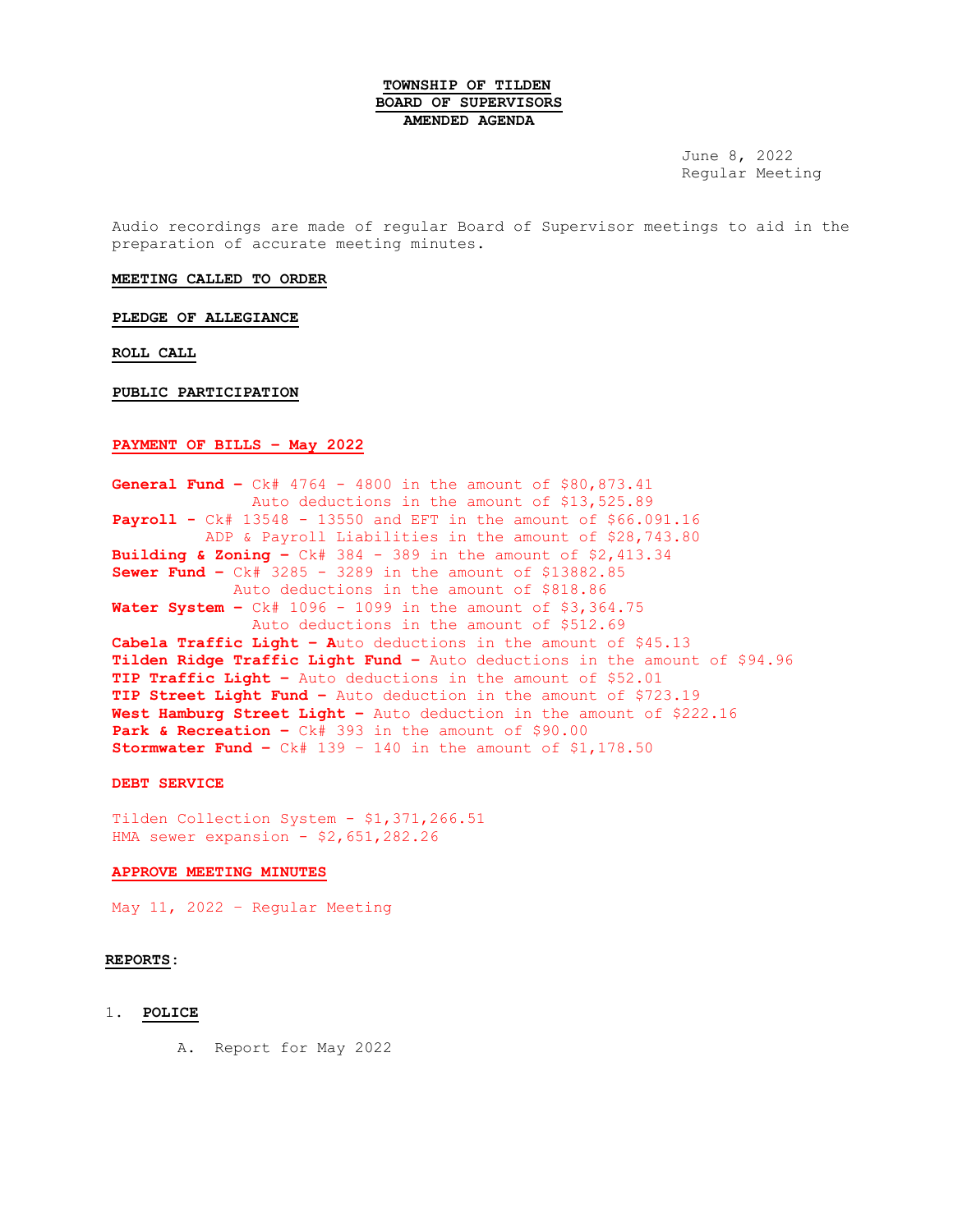#### 2. **SOLICITOR**

- A. Adopt Ordinance #248-2022 Traffic Impact Fee Ordinance
- B. Adopt Resolution 2022-16 Residential Rental Inspection fees

# 3. **ZONING**

A. Zoning / Building reports for May 2022

# 4**. DRIVEWAY INSPECTOR/ROADMASTER**

- A. Road master's report for May 2022
- B. Award equipment bid for 524K Wheel Loader to Plaster Equipment Co.
- in the amount of \$107,900.00
- C. Academy Road Bridge and Guiderail

### **MOTION TO APPROVE TO AMEND THE AGENDA TO INCLUDE AUTHORIZATION FOR ROAD CLOSURE**

D. Approve Road Closure for Industrial Drive from State Street to Cracker Barrel on from 6pm, June 29th to 6am, June 30th for PennDOT construction of I-78 Bridge.

#### 5. **SEWER**

A. General Discussion

# 6. **WATER**

A. Monthly report submitted by Elite Water Ops – May 2022

#### 7. **PARK & RECREATION**

A. Baseball field

### 8**. SECRETARY**

A. Secretary report for May 2022

### 9**. OLD BUSINESS**

A.

# 10**. SUBDIVISION/LAND DEVELOPMENT:**

A.

# 11**. NEW BUSINESS**

A.

### 12**. MISCELLANEOUS**

A.

13. **ADJOURNMENT**

**MEETINGS:**